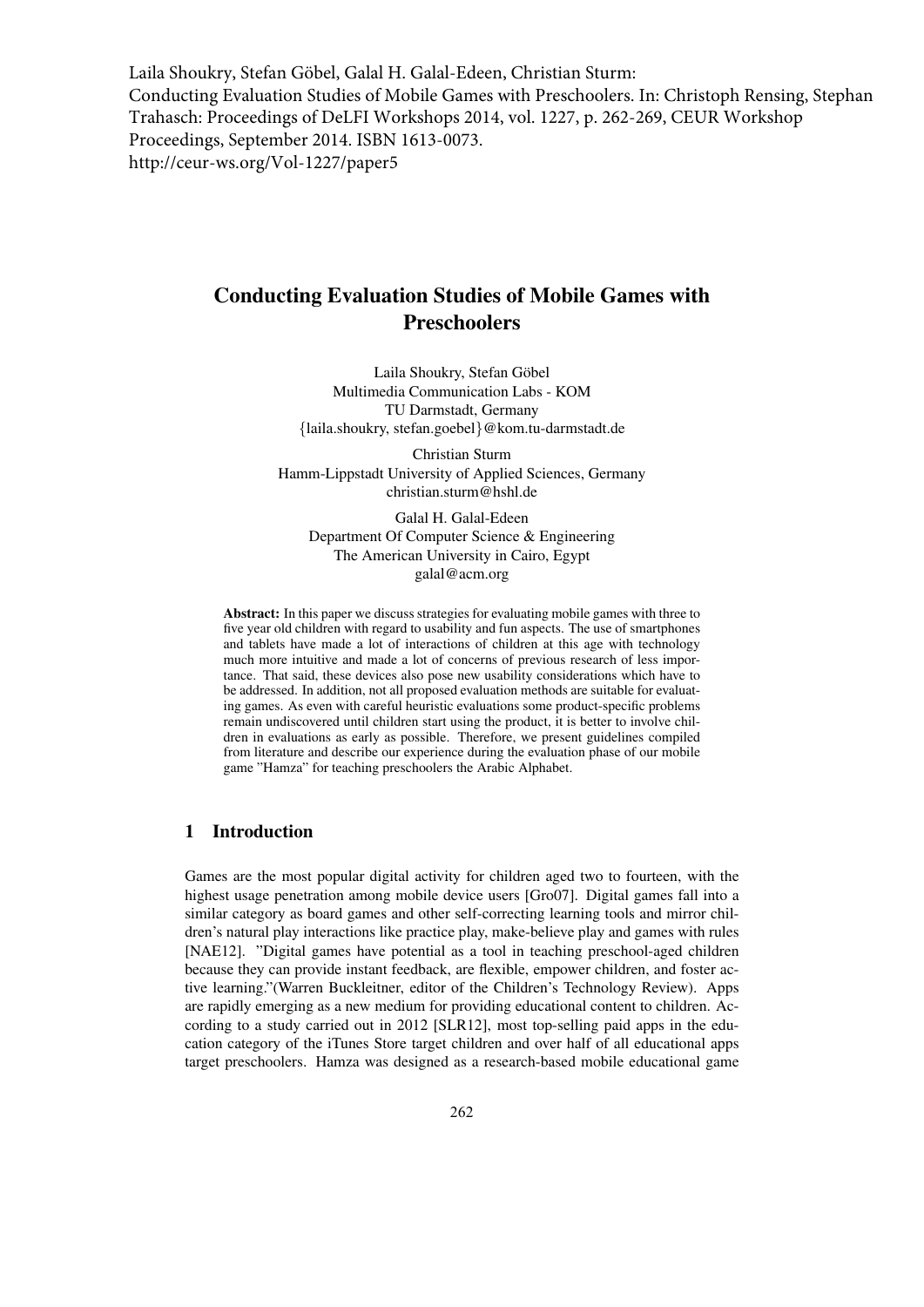for Egyptian preschoolers aiming to familiarize preschoolers with the Arabic Alphabet and make them love it in addition to learning letter names and sounds. It uses repetition to help hold learned materials in long-term memory and involves different senses in the learning process by employing attractive audio-visual effects, accelerometer steering and drag and drop. In our design and evaluation, our main priority has been usability and fun, rather than a dense educational content. This is how the story of the game goes: Hamza, the hero of our game has lost his beloved letters and wants to regain them. The letters are drawn as characters with eyes, hands and feet. The player should help Hamza pick all his letters again. This is done using several sub-games (picking the letters while driving a car and dragging the letters into a bag) and then they play with the letters together. All this repetition is meant to teach children, in an indirect way, the names and sounds of the Arabic letters. After completing our first prototype using our proposed Pre-MEGa framework [SSGE12b] as well as surveys of the target population [SSGE12a], it was time to test with target users. Assessing fun and usability in such a product is essential as it will determine if and for how long the children will be using it, which is an important factor for ensuring learning success. Carrying out usability studies with children is not an easy task. The younger the children, the more adaptation or even exclusion of methods used with grownups is required. In this paper we will first shed the light on some evaluation methods used with children in literature. As not all evaluation methods will be suitable for our case, we will then narrow down our choices to the most convenient evaluation mechanisms as well as discuss additional aspects encountered during our usability studies.

#### 2 Evaluating Games with Preschoolers

Qualitative evaluation with children can be carried out using observation methods, interviews and/or questionnaires. They usually don't produce (reliable) numeric data but subjective result descriptions. Reviewing literature, it was noted that in most evaluations conducted the researcher either wants to evaluate a certain product on its usability and fun to detect concrete problems and enhance the product or compare different products in terms of usability and fun. Each scenario requires a different approach and uses different testing methods. In observation methods, the evaluator records children's verbal and non-verbal interactions with the product. Depending on the nature of the evaluation, this can be done in many different ways. The first method is simply observing interactions and non-verbal cues [MSH05]. In the "Think-Aloud" Method [Nie94], children are asked to verbalize their thoughts while using the product, which is not always an easy task for children, and if they succeed to keep talking, their remarks are not always reliable. In the "Active Intervention" Method [vKBVL03], the facilitator intervenes by asking the child questions about the experience during the testing session after s/he takes some time familiarizing with the product. The questions are used to prompt the child to verbalize his/her thoughts and usability problems. Another way to do this is the "problem identification picture cards" method [BBB08] where picture cards describing different attitudes towards the product are shown to the child who then chooses the appropriate cards during the test and puts them into a box while eventually explaining the reason behind his/her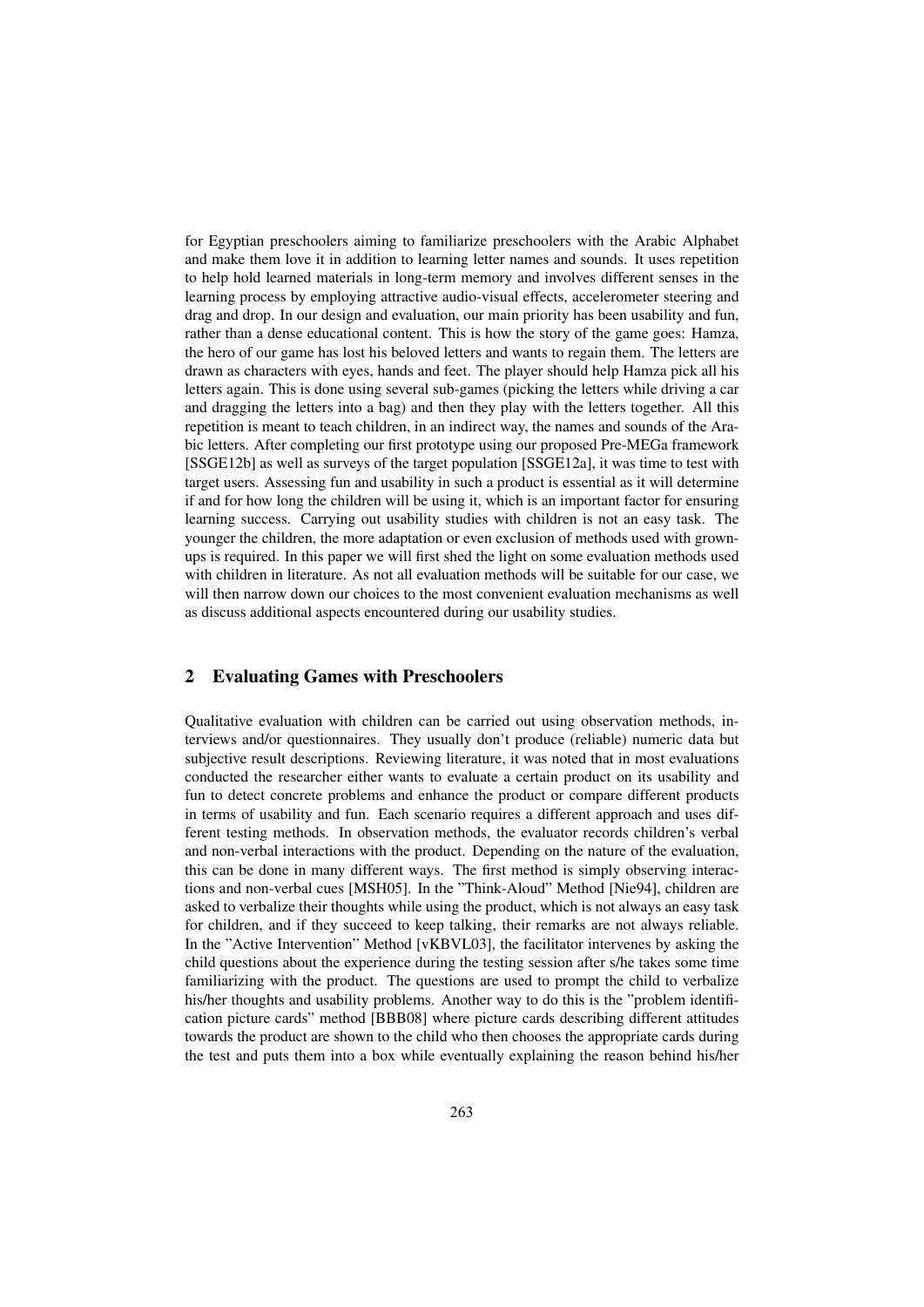choice. This method encourages children to think-aloud and helps them describe their experience. In "peer tutoring" [HHT03], a child first learns how to use a product and is then asked to show another child how to use it. This shows how the first child sees the product and in how far s/he grasps the concepts and instructions. The "constructive interaction" or "co-discovering" [MSH05] approach can be used with products which allow collaboration. Here two or more children use a product together and their natural interactions and conversations are recorded to obtain information about usability, fun and effectiveness. Another creative and playful way to encourage children to think-aloud is the "Mission from Mars" Method  $[DEI^+05]$  where Children are told that they will communicate with "martians" through voice or video to answer their (occasionally "stupid") questions about the product they are testing. When the usability testing session is video-recorded and then watched together with the child, this is called the "retrospection method" [AWAHAMAN10]. While watching, the researcher asks the child questions about his/her interaction in the video. The "wizard of Oz" Prototyping Method [HHT04] enables testing of early prototypes of gesture-controlled interfaces which are difficult to implement. The idea is to manually simulate the game using simple input methods in the background without testers noticing it and using any other observational methods to record interactions. After interacting with the product to be tested, children can be asked about their opinion and how they rate the product which for adults is usually done through interviews and questionnaires. Adapting these methods to children by reducing the cognitive demand, several methods were proposed like the "smileyometer", the "fun sorter", the "Again/again" [RM06a], the "this or that" [Zam09] and "the drawing intervention" [XRS08] methods. These methods are especially helpful when trying to compare different applications or different activities within an application. A useful framework for evaluating with children is the PLU-E Framework [MR11] which is based on the PLU Model described in [MRMH08]. Using this framework, the evaluator determines a percentage for each of the three variables, P (Playing), L (Learning)  $&U$  (Using) to map his product onto the PLU Model and determine the suitable evaluation method accordingly.

Getting verbal data from preschoolers is not an easy task, getting reliable data is another story. It is difficult for children at this young age to properly express themselves in words, they can become shy and are usually inclined to say what they think will please adults [Egl04]. Methods depending on getting children to verbalize their thoughts like the "think aloud" and the "active intervention" were thus found to be unreliable for younger children especially as the interaction with the product already poses a high cognitive load [Zam11].

During usability tests of games, young children don't like to talk while indulged in the game [DR04]. The "Active Intervention" method would distract the children from the game and in our case may make them "lose" in the racing game. In fact, we found that explaining to preschoolers, especially aged three and four, that they are participating in a usability testing, was difficult to interpret and only confusing. To get reliable cues from this delicate age, the experience should be ensured to be as spontaneous as possible: They need to naturally play the game without distractions. Preschoolers also find it difficult to discuss abstract concepts and are still not good at drawing and thus even picture cards and drawing intervention will be difficult. The laddering method was specifically proposed for the age of preschoolers [ZA10] and is especially useful for comparing different products.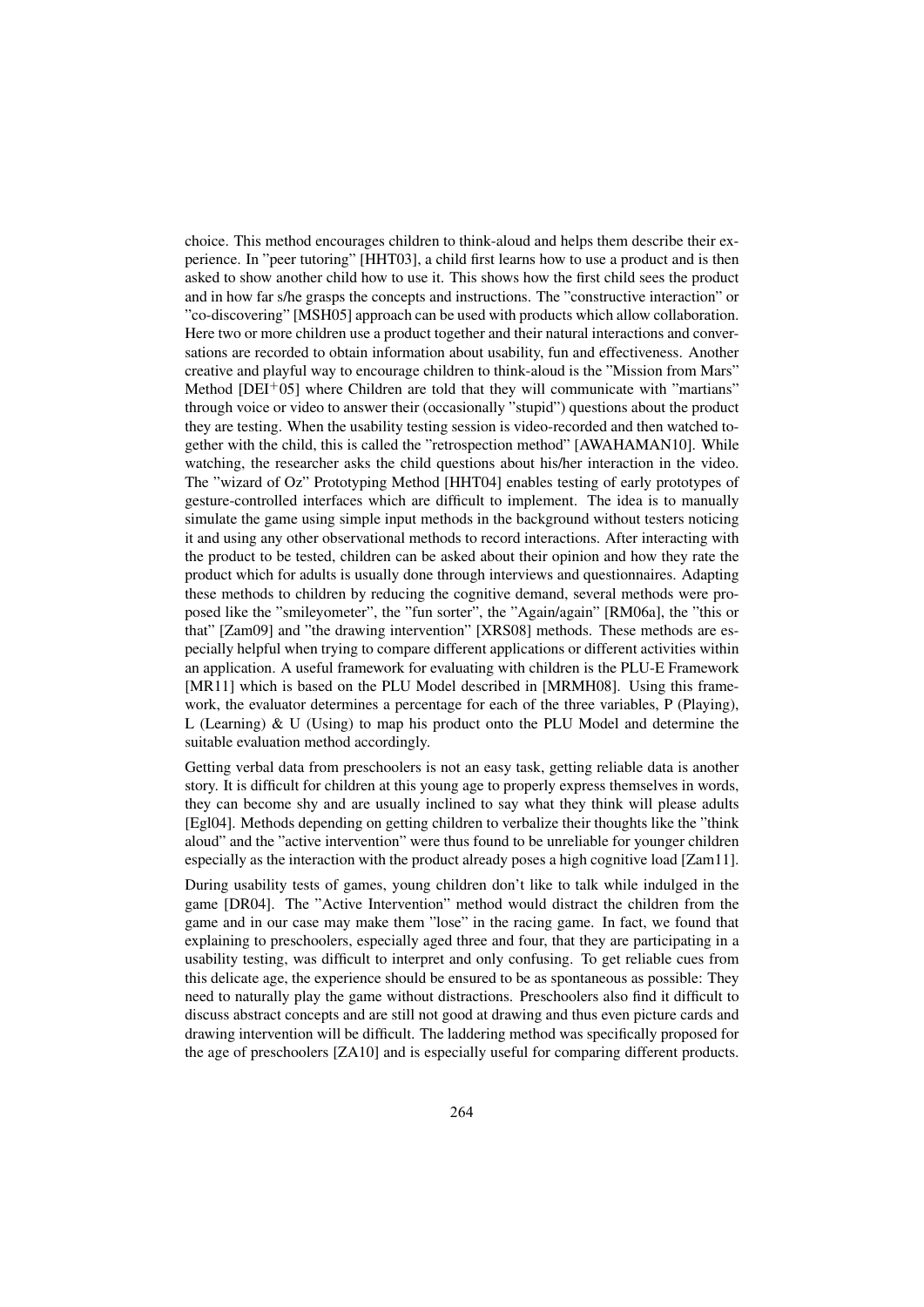However, it doesn't help in detailed detecting of usability problems of a certain game, which was our aim.

Observation, as Kathleen Kremer, the head of the user experience and digital play group at Fisher-Prize explains in [Egl04], is the best method to use when evaluating games with preschoolers. "Peer Tutoring" is also a very good option as preschoolers like to show their friends how they are mastering the game. However, for this method it is best to choose preschoolers who are extrovert and like to use verbal communication as some preschoolers may just show their friends by silently playing the game while their friends watch [HHT03]. During observation sessions the observer makes notes of his/her observations of children's behavior as they interact with the product. The note-taking may be either free-form or based on a previously prepared checklist, depending on the scope of the test and the sample. Here the researcher should ensure children's reactions are as spontaneous as possible by ensuring they feel at-ease. Facial expressions and body language like smiles, laughter, sighs, yawns, frowns, turning away, looking around should be carefully observed as they are generally very good indicators of positive or negative attitudes.

# 3 Our Approach

The evaluation process of our mobile game "Hamza" consisted of several mechanisms: a field study with preschoolers at the nursery, an online survey for all users of our game were they indicate information about the preschooler using the game and their relation to him/her as well as their personal opinions and evaluations by educators and experts using interviews and survey questions.

Field Study The field study took place at a nursery in Egypt. Pilot evaluation sessions were first conducted with a three year old girl and a four year old boy. We have chosen to use the simple observation method and, to make it more structured, we decided to prepare an evaluation form which we used to take notes during evaluation sessions. The form was prepared using information from literature [BB06], from our own proposed framework Pre-MEGa [SSGE12b] and from our pilot evaluation sessions. This form was especially created for our purpose but depended on general guidelines adapted to the mobile touch screen interface and games as an application type. The evaluation form should be prepared in a way which minimizes the time needed for searching for a certain field or check area. Some items should be repeated for different iterations of playing the game while some are only used in the first time or at the end of a session so it is a good idea to have separate checklists for each iteration and a separate form for each session with all forms for a certain child having background information about the child from the first session on the cover page. The sessions then took place with thirteen children on four consecutive days, where each child left the class for a period of about ten minutes every day to meet with the researcher and play the game. Due to the nature of preschoolers' irregular attendance at nurseries, not all children took part in evaluation sessions on all four days. The children were observed playing the game on two devices: an Android mobile phone and a 7.7 inch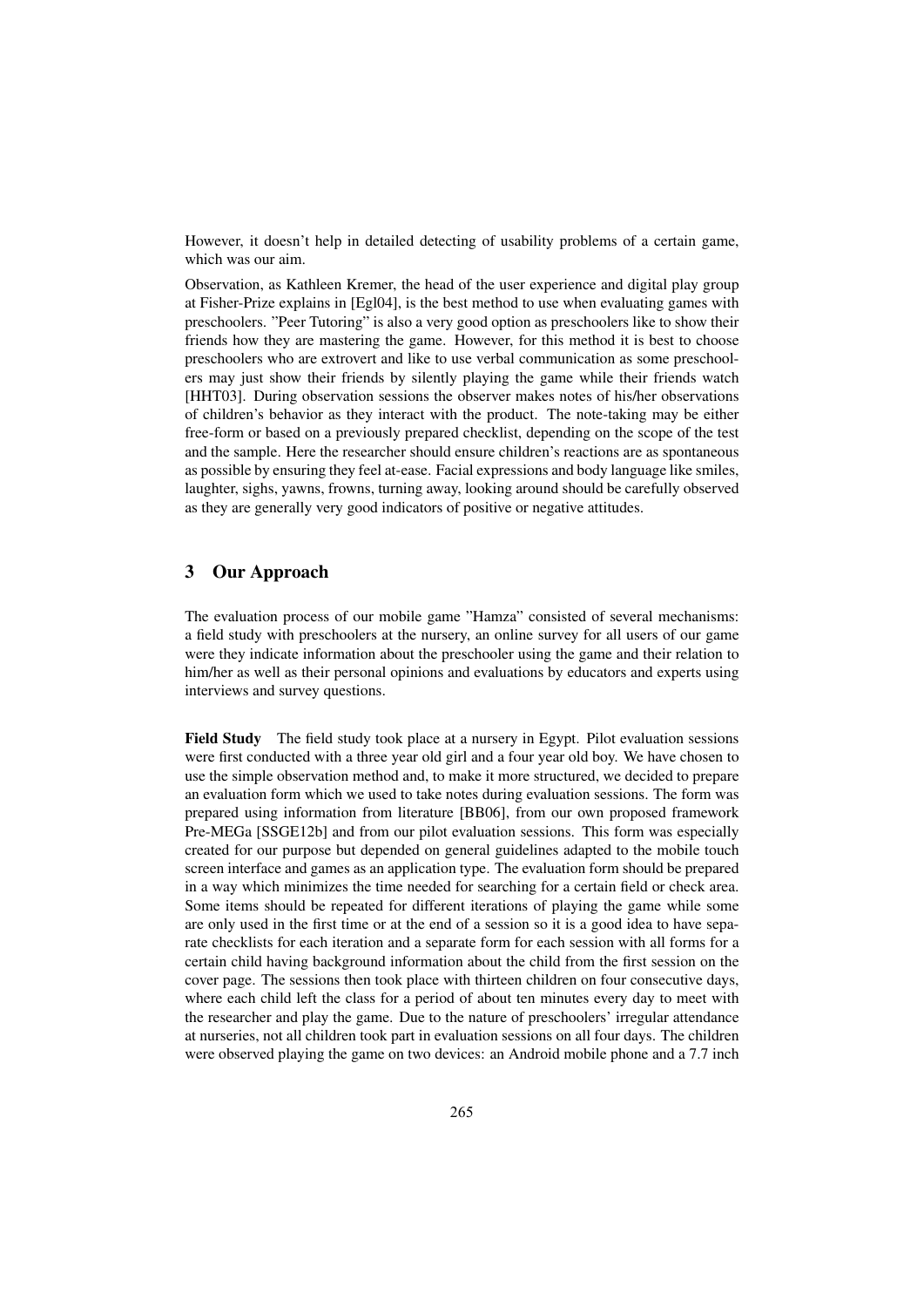Android tablet and notes were taken by the researcher using the printed form. Based on the child's preference he was allowed to play the game several times. However, when the researcher needed to move on to the next child, the game play was interrupted. For the first session with each child, background information were noted about him/her like name, age and gender, personality characteristics and previous knowledge in the subject matter (in our case the Arabic Alphabet) then the child was asked: "Do you play on the mobile phone or tablet device of your father/mother/both? Or do you own your own device?" (It is also noted e.g. if the child already knows what an iPad is). If the answer is yes to one of these questions, then the next question is "Which game do you usually play?" After answering the questions, the child started playing the game without getting any instructions or explanations (The children usually did not have enough patience to even answer any questions and wanted to start playing once they saw the mobile device). This is because a mobile game for preschoolers should be self-explanatory. During game play the observer didn't intervene and silently took notes. Occasionally, we have also used peer tutoring with preschoolers who showed good verbal skills and quickly mastered the game. For evaluating the difficulty level of the game it is a good idea to especially consider the youngest age to be examined because at the age of preschoolers drastic advances in skills can take place in just a few months.

Surveying the Parents Parents' comments and suggestions not only help improve the design of a learning game targeting children but can also give valuable feedback on its educational effectiveness and on what additional educational needs designers need to address in future updates or new games for this age group. As the first version of our game Hamza was already available for free download on Google Play, this greatly facilitated our effort to collect a large set of data. For this we have placed a link at the end of the game asking users to fill our online survey. In two months we had over 90 filled surveys which helped us to make several updates to the game during this time period.

#### 4 Results

Field Study The author of [RM06b] discourages applying statistical tests to children's responses as they are affected by a lot of different aspects and can hardly be generalized. She suggests that the researcher try to look for trends and outliers, as usability tests with small groups of children often give only a general feel for the product to be tested. From the qualitative data gathered using our evaluation forms, gender and age differences in preference and skills could be extracted as well as specific usability problems in the game. The following are some results of the usability testing sessions: Overall the children seemed to enjoy the game. Most of them asked to play it again in the same sessions and some of them asked to play it for the fifth time and had to be interrupted by the researcher. Most children needed no or only minimal help and could get along on their own. Girls were found to ask for help more than boys, especially when they have several choices to choose from. The racing game was difficult for some 3-year-olds but most of them mastered it at the second or third time. The drag and drop game was suitable for all ages but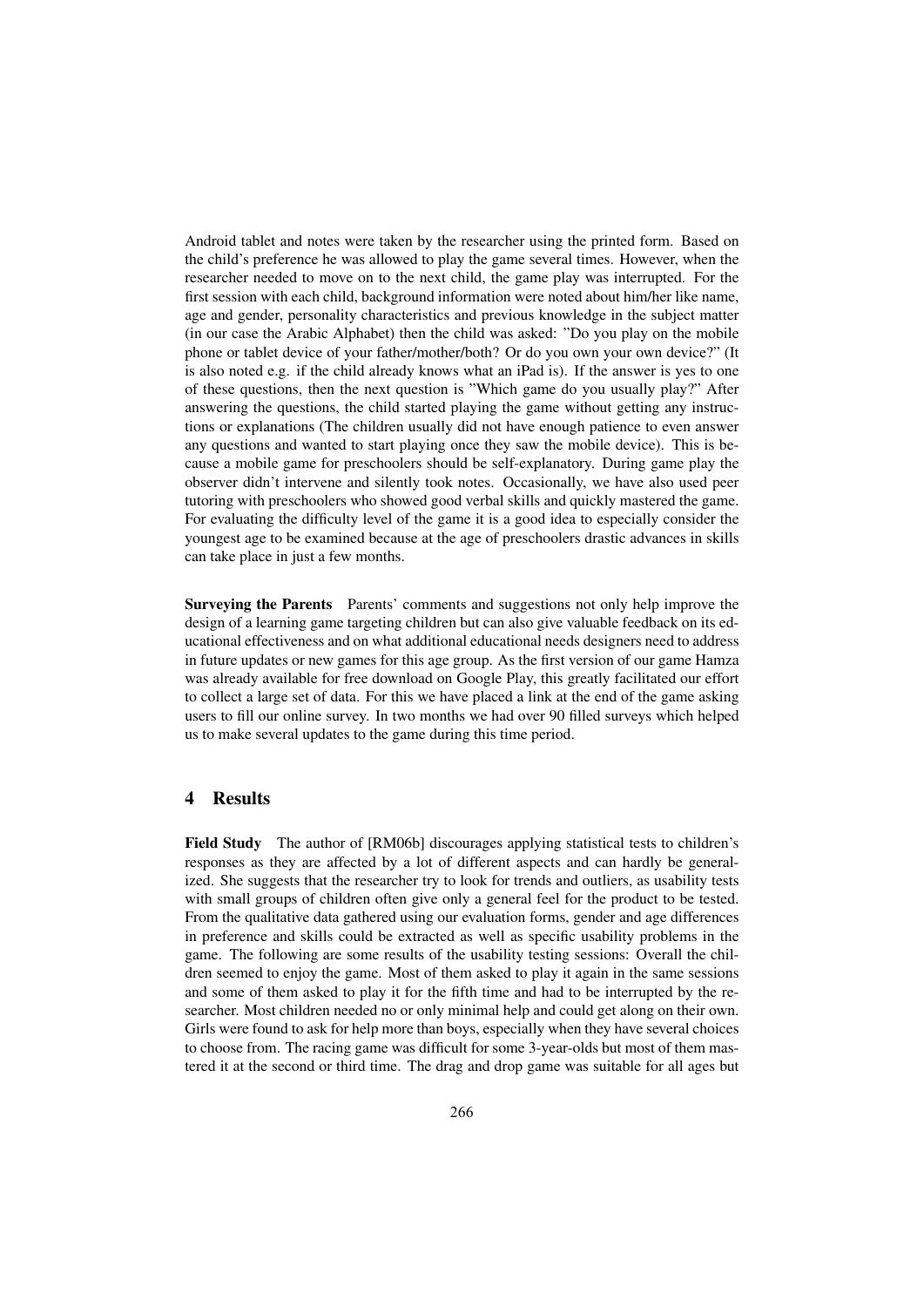only one or two children needed instructions in the first time on how to do it. Boys seemed to prefer the racing game and were better at steering by tilting the device. Girls seemed to prefer the drag and drop game and some of them had some difficulties steering the car. Girls seemed to enjoy the songs whereas most boys would just skip them to play games. In the navigation of version 1 of the game, it was not easy to repeat a sub-game without starting the game from the beginning, so this had to be improved. The alphabet menu was not intuitive for most children and they would need an adult to choose the suitable level for them. Most children seemed very excited about the positive feedback they get when they "eat" an alphabet in the racing game and some started to say comments like: "I caught it!".Although we had expected that the button which leads to the online evaluation at the end of the game might cause a usability problems as children might click on it and then go out of the game, this didn't happen in any evaluation session of the game. This might be due to the fact that the home button on the same screen was more catchy to the children due to the picture than the text which was beneath for parents to read. This showed that this screen needed no further altering. The short ranges of the alphabet were found to be a successful idea as children didn't get bored due to the short sub-games. However, when they directly clicked on the car on the alphabet choice screen they automatically chose to include all alphabets in the game which sometimes made the sub-games a little boring for them because they were much longer. Some buttons were found difficult to click on like the pause button in the racing game so it had to be enlarged. The area for dragging and for dropping the alphabets into the bag had to be increased as it was difficult for some younger children to do the dragging seamlessly. Drag and drop on the smaller mobile device was more difficult than on the tablet device. Racing was much easier on the smaller mobile device than on the tablet device because steering needed little effort and balance. Most children understood the sign for pause and play buttons and good get along very well on their own without needing additional help. Most children preferred to play using the tablet device upon seeing both devices. The racing game speed was still fast for some children, especially younger children.

Parent Survey The surveys showed very positive ratings of different aspects of the game as well as how people described their children's use and benefit of the game. Additionally, the surveys revealed the following dependencies:

The following suggestions were the most important ones which we have considered in versions 2 and 3 of the game: 1) Using more repetition of the letters sounds during the racing game, 2) making the letter names be pronounced in formal Arabic instead of Egyptian Arabic, 3) adding more episodes to reinforce learning, 4) making voice more clear and enhancing navigation.

Game Updates Based on all evaluations carried out, a new task list was created for version 2 of the game. Version 2 was released after one week containing a lot of updates based on users' remarks and usability test results. Version 3 was released after a month with further updates. The following were some updates in further versions of the game: 1) Enhancing navigation to allow replaying sub-games without repeating gender and alphabet choices and skipping all subgames and animations. 2) Enlarging buttons which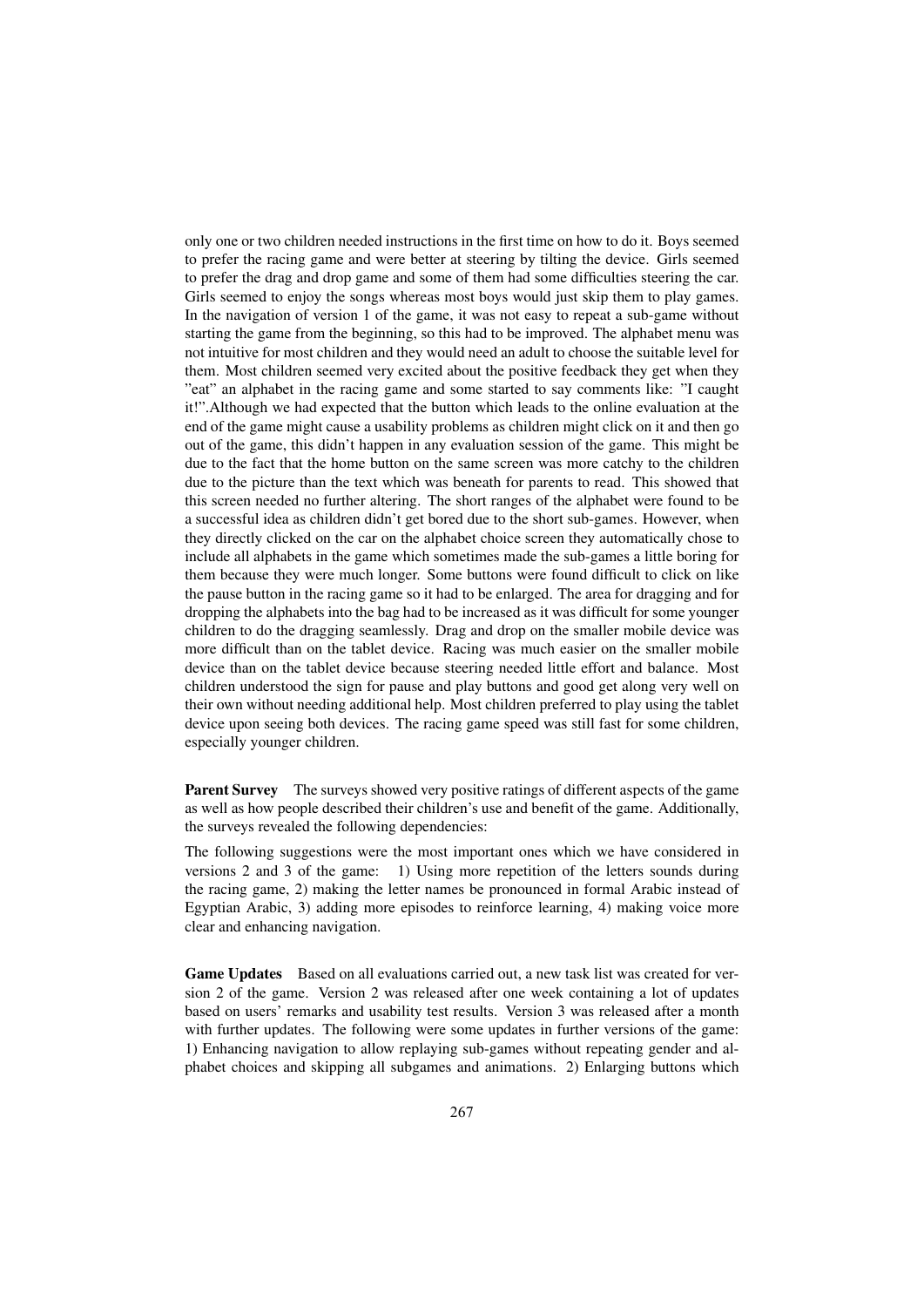were difficult to hit. Increasing the area for dragging and for dropping the alphabets into the bag. 3) Reducing the speed of the racing game and the tilt reaction. Enhancing audio quality. Adding a bag test game to reinforce learning. Adding more instruction for bag game and animating the bag saying the instructions (v. 2 and 3). 4) Using more repetition of the letters sounds during the racing game (v.3). 5) Making the letter names be pronounced in formal Arabic instead of Egyptian Arabic (v.3).

## 5 Conclusion and Future Work

In this paper, we have described the evaluation process of the Android game Hamza teaching preschoolers the Arabic Alphabet. The best way for evaluating products with this young age was found to be the observation method guided by an evaluation form designed apriori where the observer can take notes of different behaviors and interactions. Hamza Game is now on Google Play and has over 98 thousand users and over 360 positive ratings with an average rating of 4.4/5. Due to the success of the game we are now developing Hamza2 helping acquire second-level literacy skills. We are also working on producing Hamza1 in different languages.

# References

|             | [AWAHAMAN10] Areej Al-Wabil, Luluah Al-Husian, Rana Al-Murshad, and Abeer Al-Nafjan.<br>Applying the retrospective think-aloud protocol in usability evaluations with<br>children: Seeing through children's eyes. pages 98–103. IEEE, 2010. |
|-------------|----------------------------------------------------------------------------------------------------------------------------------------------------------------------------------------------------------------------------------------------|
| [BB06]      | Wolmet Barendregt and M. M. Bekker. Developing a coding scheme for detect-<br>ing usability and fun problems in computer games for young children. Behavior<br>research methods, 38(3):382-389, 2006.                                        |
| [BBB08]     | Wolmet Barendregt, Mathilde M. Bekker, and Ester Baauw. Development and<br>evaluation of the problem identification picture cards method. Cognition, Tech-<br>nology & Work, 10(2):95–105, 2008.                                             |
| $[DEI+05]$  | Christian Dindler, Eva Eriksson, Ole Sejer Iversen, Andreas Lykke-Olesen, and<br>Martin Ludvigsen. Mission from Mars: a method for exploring user require-<br>ments for children in a narrative space. pages 40–47. ACM, 2005.               |
| [DR04]      | Afke Donker and Pieter Reitsma. Usability testing with young children, pages<br>43-48. ACM, 2004.                                                                                                                                            |
| [Egl $04$ ] | Tammie Hutto Egloff. Edutainment: a case study of interactive cd-rom playsets.<br>Computers in Entertainment (CIE), 2(1):13-13, 2004.                                                                                                        |
| [Gro07]     | NPD Group. Amount of time kids spend playing video games is on the rise.,<br>2007.                                                                                                                                                           |
| [HHT03]     | Johanna Höysniemi, Perttu Hämäläinen, and Laura Turkki. Using peer tutor-<br>ing in evaluating the usability of a physically interactive computer game with<br>children. Interacting with Computers, 15(2):203-225, 2003.                    |